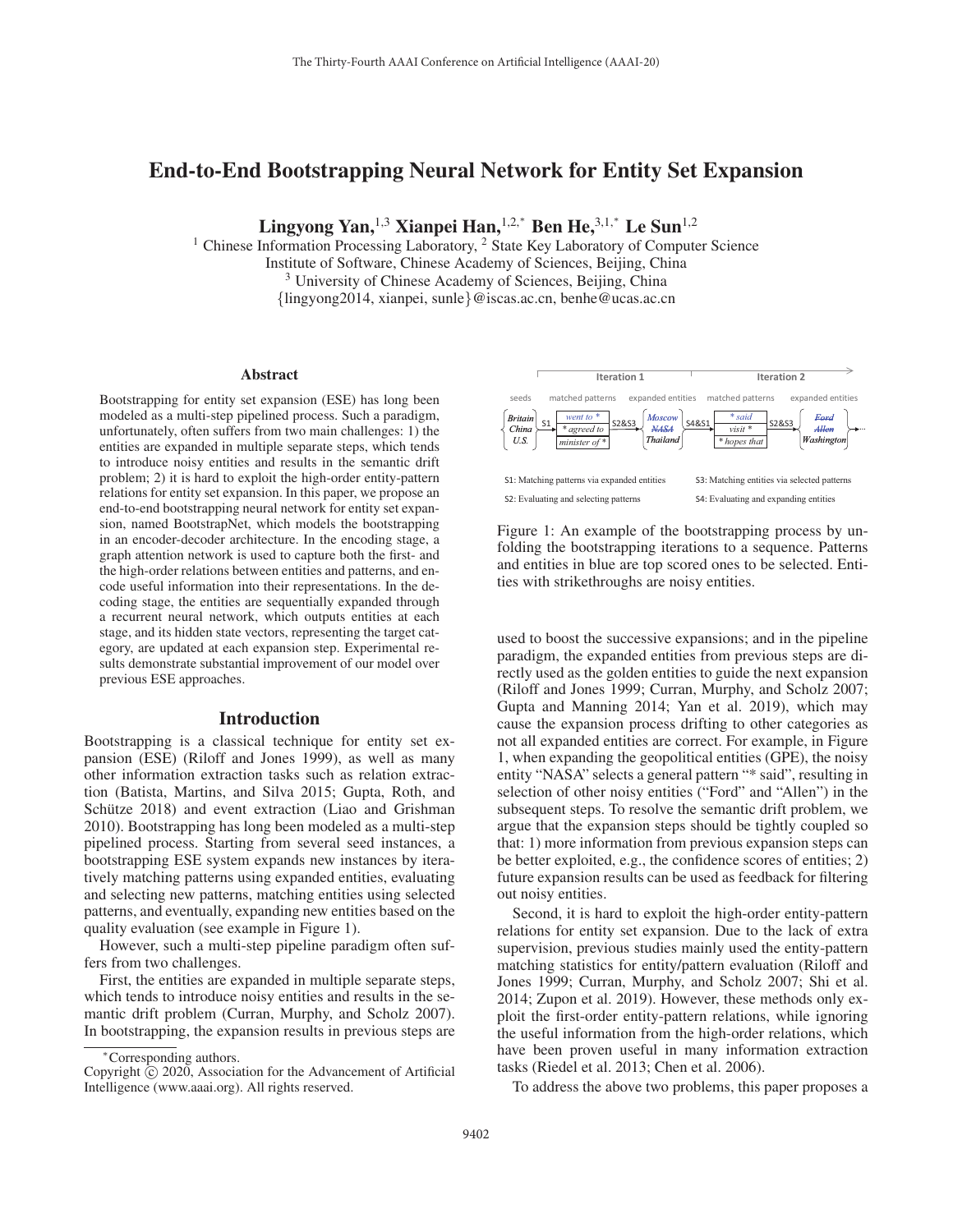neural network for ESE, named BootstrapNet, which models bootstrapping in an end-to-end manner via an encoderdecoder architecture. Specifically, we use the entity-pattern bipartite graph constructed from the corpus as our model input. In the encoding stage, a multi-layer graph attention network (Veličković et al. 2018) is used to encode correlation information between entities and patterns, which can naturally exploit both the first- and the high-order relations in the constructed bipartite graph. Self-attention mechanism (Vaswani et al. 2017) is used to avoid noisy relations. Comparing to the traditional bootstrapping methods, our model can effectively capture both the first- and the high-order relations from the bipartite graph, which is more informative than using only the first-order evidence (i.e., the entitypattern matching statistics). In the decoding stage, a recurrent neural network (RNN) is used to sequentially expand entities. The RNN's outputs are new entities, and its hidden state vectors are used as category embeddings. At each step, the expanded entities are used to update the category embeddings, and new entities are expanded based on their similarity to the updated category embeddings. Comparing to the traditional bootstrapping methods, our model can effectively exploit various sources of useful information in the expanded results, such as the uncertainty of the expanded entities and the correlations between expanded entities, and such information is conveniently used on-the-fly. Furthermore, our model can leverage the successive expansion results as the feedback for previous expansion steps via the backpropagation through time (BPTT) learning.

To learn our BootstrapNet, we devise a multi-view based learning algorithm, which can efficiently learn our model using a small set of seed entities. Experimental results show that our method outperforms the traditional bootstrapping methods and can significantly reduce the semantic drift.

Our contributions are:

- We propose to model the entire bootstrapping process in an encoder-decoder architecture. To our best knowledge, this is the first attempt to fully model the whole bootstrapping process using a single neural network.
- We propose the BootstrapNet, which can capture both the first- and the high-order relations using a graph neural network as the encoder, and sequentially, rather than separately, expand new entities using a recurrent neural network as the decoder.
- We design an efficient learning algorithm for Bootstrap-Net with only several seeds as the supervision signals.

## Entity-Pattern Bipartite Graph

Given several seed entities, an ESE bootstrapping system often expands entities based on the <entity, context pattern> relations extracted from a given corpus. For example, an <entity, context pattern> entry could be <Moscow, went to  $\ast$  >.

To effectively leverage the high-order information between entities and patterns, we construct an entity-pattern bipartite graph using all <entity, context pattern> entries extracted from the corpus as the input to the BootstrapNet (see Figure  $2(a)$ ). In this graph, each entity is linked to the patterns associating with it in the corpus. Therefore, by exploiting multi-hop paths in this bipartite graph, we can obtain the high-order relations between entities and patterns, which is effective in aggregating evidence for evaluating entities and patterns. Formally, our entity-pattern bipartite graph is defined as a tuple  $G = \langle V, E, L \rangle$ , where:

- 1.  $V = V_n \cup V_p$  consists of a set of entity nodes  $(V_n)$  and a set of pattern nodes  $(V_p)$ ;
- 2.  $E$  is the set of edges that link an entity node to a pattern node if the pattern occurs around the entity;
- 3. L is the set of labels of seed entities.

## **BootstrapNet**

This section describes the proposed BootstrapNet—an endto-end bootstrapping neural network for ESE, which employs the encoder-decoder architecture. Specifically, the BootstrapNet contains the following two main components:

- BootstrapEncoder is a graph neural network-based encoder which takes the bipartite graph as the input, and encodes the first- and the high-order relations between entities and patterns into the learned node representations.
- BootstrapDecoder is an RNN-based decoder which takes the above node representations as the inputs, sequentially generates new entities, and updates the entity category representations.

Figure 2(b) illustrates the framework of BootstrapNet. Components within BootstrapNet are introduced in detail in the following sections.

#### BootstrapEncoder

Given the constructed bipartite graph, the BootstrapEncoder captures the correlations between entities and patterns, and encodes the correlation information as node representations. The node representations are then fed into the BootstrapDecoder to generate new entities.

To this end, we use a multi-layer graph attention network (Veličković et al. 2018), which takes the constructed bipartite graph as the input and updates node representations by aggregating neighboring representations from the previous layer.

Specifically, for each node  $v_i$ , the BootstrapEncoder learns its l-th layer representation using two parts. The first gets the information from its representation in the previous layer, i.e.,

$$
\alpha_i^l = W_v^l s_i^{l-1} \tag{1}
$$

where  $W_v^l$  is the projection matrix to be learned, and  $s_i^{l-1}$ is the node representation in layer  $l - 1$  (For  $s_i^0$ , we encode each node in the binartite graph using an initial represeneach node in the bipartite graph using an initial representation described in the end of this subsection). The second aggregates the information from its neighboring nodes:

$$
\beta_i^l = \sum_{j \in \mathcal{N}(i)} a_{i,j}^l W_v^l s_j^{l-1} \tag{2}
$$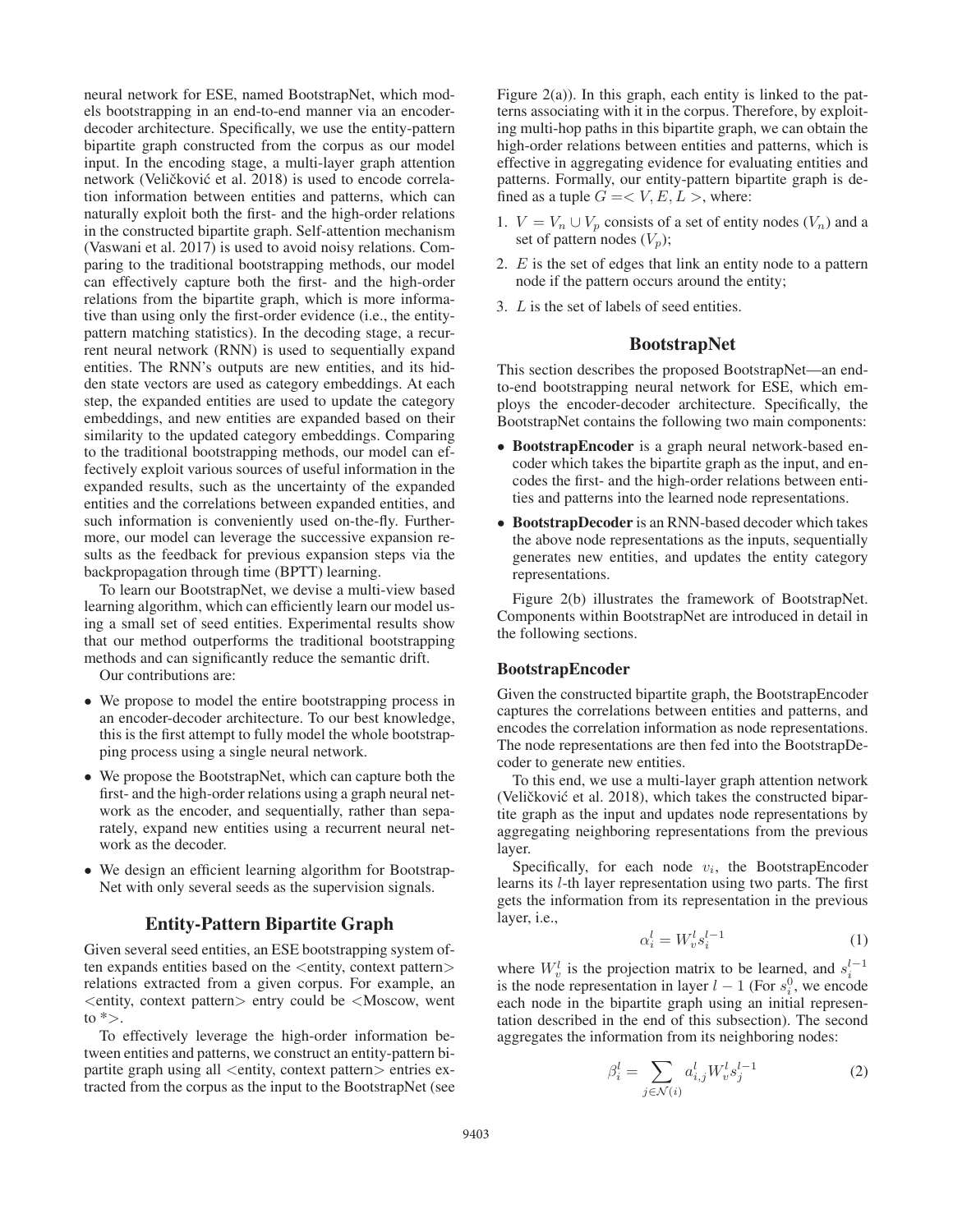

graph. Circles in different colors are the seeds belonging to the different categories.

Figure 2: The input and the overall framework of BootstrapNet.

where  $\mathcal{N}(i)$  is the set of neighboring nodes of node  $v_i$ ,  $a_{i,j}$ is the normalized weight computed by the attention mechanism.

Consequently, the final updated representation of node  $v_i$ in the l-th layer is the combination of  $\alpha_i^l$  and  $\beta_i^l$  as follows:

$$
s_i^l = \sigma(\alpha_i^l + \beta_i^l) \tag{3}
$$

where  $\sigma$  is a non-linear activation function, e.g., the ReLU. By recursively aggregating the information from neighboring nodes, the encoder is capable of capturing multi-hop information contained in the graph and therefore can exploit high-order relations for entity set expansion.

Attention. The normalized weight in Eq. (2) is crucial for filtering out noises when aggregating neighboring information since not all context patterns are representative to the semantics of an entity. For example, "*prime minister of \**" is a strong indicator for GPE, while the general pattern "*\* wants to*" is a weak indicator of an entity's category. Therefore, we compute the normalized weight using the following self-attention score, for a node  $v_i$ :

$$
a_{i,j}^l = \frac{\exp(e_{i,j}^l)}{\sum_{k \in \mathcal{N}(i)} \exp(e_{i,k}^l)}
$$
  
\n
$$
e_{i,j}^l = f(W_a^l h_i^l, W_a^l h_j^l)
$$
\n(4)

where f is a shared attention mechanism function  $f : \mathbb{R}^F \times$  $\mathbb{R}^F \mapsto \mathbb{R}$  to compute attention coefficients,  $W_a^l$  is the projection matrix to be learned.

Initial representation. In this paper, we initialize the representations of entities/patterns using the average embeddings of tokens in them. Because both entities and patterns are short *n*-grams in our experiments, average token embedding is an effective initialization<sup>1</sup>. We use the pre-trained GloVe (Pennington, Socher, and Manning 2014) to embed the tokens.

## BootstrapDecoder

After encoding each node using the BootstrapEncoder, the BootstrapDecoder exploits a recurrent neural network to sequentially expand new entities, and the learned seed representations are used as its initial inputs.

Specifically, we regard the entity expansion process as a sequential entity generation process, and Gated Recurrent Unit (GRU) (Cho et al. 2014) is used as the sequential generation model. To capture the semantics of the target category and update it during the bootstrapping process, the GRU's hidden state is used to represent the entity categories. At each step, our GRU decoder takes previous expansion results as the inputs to update the hidden state (i.e., category representations) and generates new entities as the outputs according to their similarities to the updated hidden state.

Formally, the expansion of new entities at each bootstrapping step contains two stages—the category representation updating and the entity generation. At the category representation updating stage, the BootstrapDecoder takes the last expanded entity embeddings as the inputs and updates the hidden state (i.e., the category embeddings) as follows:

$$
z_c^t = \sigma(W_z \cdot s_c^t + U_z \cdot h_c^{t-1})
$$
  
\n
$$
r_c^t = \sigma(W_r \cdot s_c^t + U_r \cdot h_c^{t-1})
$$
  
\n
$$
\bar{h}_c^t = \sigma(W \cdot s_c^t + r_c^t \cdot U \cdot h_c^{t-1})
$$
  
\n
$$
h_c^t = z_c^t \odot h_c^{t-1} + (1 - z_c^t) \odot \bar{h}_c^t
$$
\n(5)

where  $h_c^{t-1}$  is the updated hidden state vector of category c after the step  $t - 1$ , and  $s_c^t$  is the average embedding of the expanded entities belonging to category c in the step  $t-1$  (we expanded entities belonging to category  $c$  in the step  $t-1$ (we set  $s_c^t$  to an all-zero vector if there is no entity belonging to c). The initial hidden state is set to all-zero.

At the entity generation stage, the BootstrapDecoder generates new entities for each category based on the cosine

<sup>&</sup>lt;sup>1</sup>For long patterns and entities, other contextualized initialization can be applied, e.g., BERT (Devlin et al. 2019). We herein adopt average embedding for its simplicity and equivalent performance according to our pilot experiment results.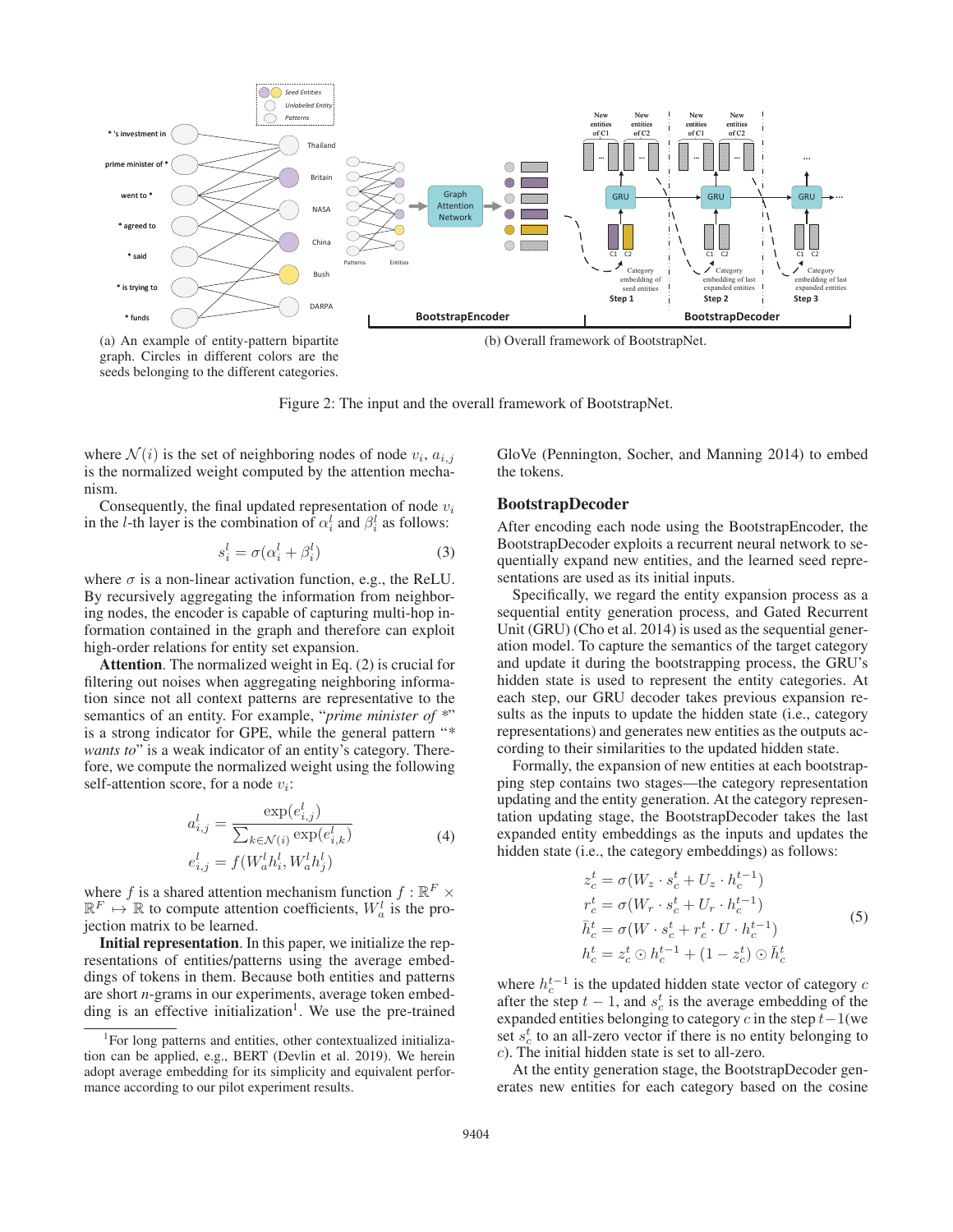similarity of the unexpanded entities to the updated category representations. Specifically, at the  $t$ -th decoding step, an unexpanded entity  $v_i$  is labeled as the category with the highest probability computed as:

$$
p(c|i) = \frac{g(c,i)}{\sum_{c' \in C} g(c',i)}
$$
  
 
$$
g(c,i) = 0.5 + 0.5 * sim(h_c^t, s_i)
$$
 (6)

where  $\text{sim}(h_c^t, s_i)$  is the cosine similarity of category c's up-<br>dated representation  $h^t$  and an entity  $s_i$ . C is the set of all dated representation  $h_c^t$  and an entity  $s_i$ , C is the set of all categories,  $g(*)$  is a normalization function to scale the cosine similarity to  $[0, 1]$ . After that, for those entities labeled as the same category, only the top  $N$  entities with the highest probabilities are expanded.

## Model Learning

One challenge for our BootstrapNet is how to train it using a few seed entities as the initial supervision. Because the seed entities are fed as the first-step input of the BootstrapDecoder, there is no other supervision for evaluating BootstrapDecoder's successive outputs. Therefore, most semisupervised learning algorithms on graph neural network are not applicable to our model.

To address the above issues, we propose to optimize our BootstrapNet with a multi-view based algorithm inspired by Qu, Bengio, and Tang (2019). Specifically, we first construct an auxiliary neural network, named BootstrapTeacher, which shares the same encoder architecture with the BootstrapNet, but directly connects the encoder to a multilayer perceptrons (MLP) classifier to classify each entity. The BootstrapTeacher does not consider the long-term dependencies between entity expansion decisions. Therefore, the BootstrapTeacher and the BootstrapNet can be regarded as two different views of entity set expansion: the BootstrapNet models a sequential expanding process considering the influence of current expansion on successive expansion; while the BootstrapTeacher models a non-sequential expanding process in which the classification results depend only on the individual entity representations.

Specifically, we design an iterative model learning algorithm containing two phases (see Alg. 1) as follows:

- BootstrapTeacher learning phase learns the BootstrapTeacher parameters using the seed entities and the labeled expanded entities by BootstrapNet.
- BootstrapNet learning phase learns the BootstrapNet parameters using labeled entities returned by BootstrapTeacher.

In the following, we explain the two phases in detail.

BootstrapTeacher learning phase. To learn the BootstrapTeacher, we use both the seed entities and the expanded entities returned by BootstrapNet as the supervision, and let the BootstrapTeacher maximize the following objective:

$$
O_S = \sum_{n \in L} \log q(y_n | x_n) + \sum_{n' \in L'} \log q(\hat{y}_{n'} | x_{n'}) \quad (7)
$$

where  $q(*)x$  is the category distribution predicted by BootstrapTeacher,  $L$  is the set of seed entities,  $y_n$  is the label

#### Algorithm 1 Optimization Algorithm

**Input:** A bipartite graph  $G$ , and seed entities with category labels  $(L, y_L)$ 

Output: Expanded entities for each category

- 1: Construct BootstrapTeacher with the BootstrapEncoder followed by an MLP classifier
- 2: Pre-train BootstrapTeacher according to Eq. (9)
- 3: while convergence criteria not met do
- 4: Copy Encoder's parameters in BootstrapTeacher to BootstrapNet
- 5: Annotate unlabeled entities with BootstrapTeacher
- 6: Update BootstrapNet with Eq. (10)
- 7: Expand new entities with labels using BootstrapNet
- 8: Update BootstrapTeacher with Eq. (9)
- 9: end while
- 10: Expand new entities using the learned BootstrapNet.

of a seed entity,  $L'$  is the set of expanded entities returned by the BootstrapNet, and  $\hat{y}_n$  is the label of an expanded entity returned by the BootstrapNet. At the beginning of model tity returned by the BootstrapNet. At the beginning of model learning,  $L'$  is set to be empty.

Because the seed entities are sparse comparing to the number of unexpanded entities, the learned BootstrapTeacher tends to be underfitting. Inspired by Zupon et al. (2019), and based on the intuition that the pattern and entity embeddings are similar to their neighbors but dissimilar to their unrelated patterns or entities, we leverage the graph structure as a regularizer to the learning procedure, and let the BootstrapTeacher maximize the following unsupervised learning objective:

$$
O_U = \sum_{e} \left[ \sum_{e^-} \log(\sigma(-V_e^T V_{e^-})) + \sum_{p^+} \log(\sigma(V_e^T V_{p^+})) + \sum_{p^-} \log(\sigma(-V_e^T V_{p^-})) \right]
$$
(8)

where  $e$  is an entity node in the graph,  $e^-$  is the entity multihop away from  $e, p^+$  is the pattern directly linked to entity  $e, p^-$  is the pattern multi-hop away from e in the graph. By adding Eq. 7 and 8, we obtain the overall objective:

$$
O_{teacher} = \gamma O_S + (1 - \gamma) O_U \tag{9}
$$

BootstrapNet learning phase. After optimizing the BootstrapTeacher, all unlabeled entities are labeled using the BootstrapTeacher. Then the BootstrapNet is trained on these pseudo-labeled unexpanded entities by maximizing the following objective:

$$
O_{net} = \sum_{t=1}^{T} \sum_{n \in Node(t)} \log p(\bar{y}_n | x_n)
$$
 (10)

where  $T$  is the maximal decoding step of BootstrapNet,  $Node(t)$  is the set of expanded entities at the t-th decoding step,  $p(*|x_n)$  is the category distribution for node *n* returned by the BootstrapNet,  $\bar{y}_n$  is the node n's label returned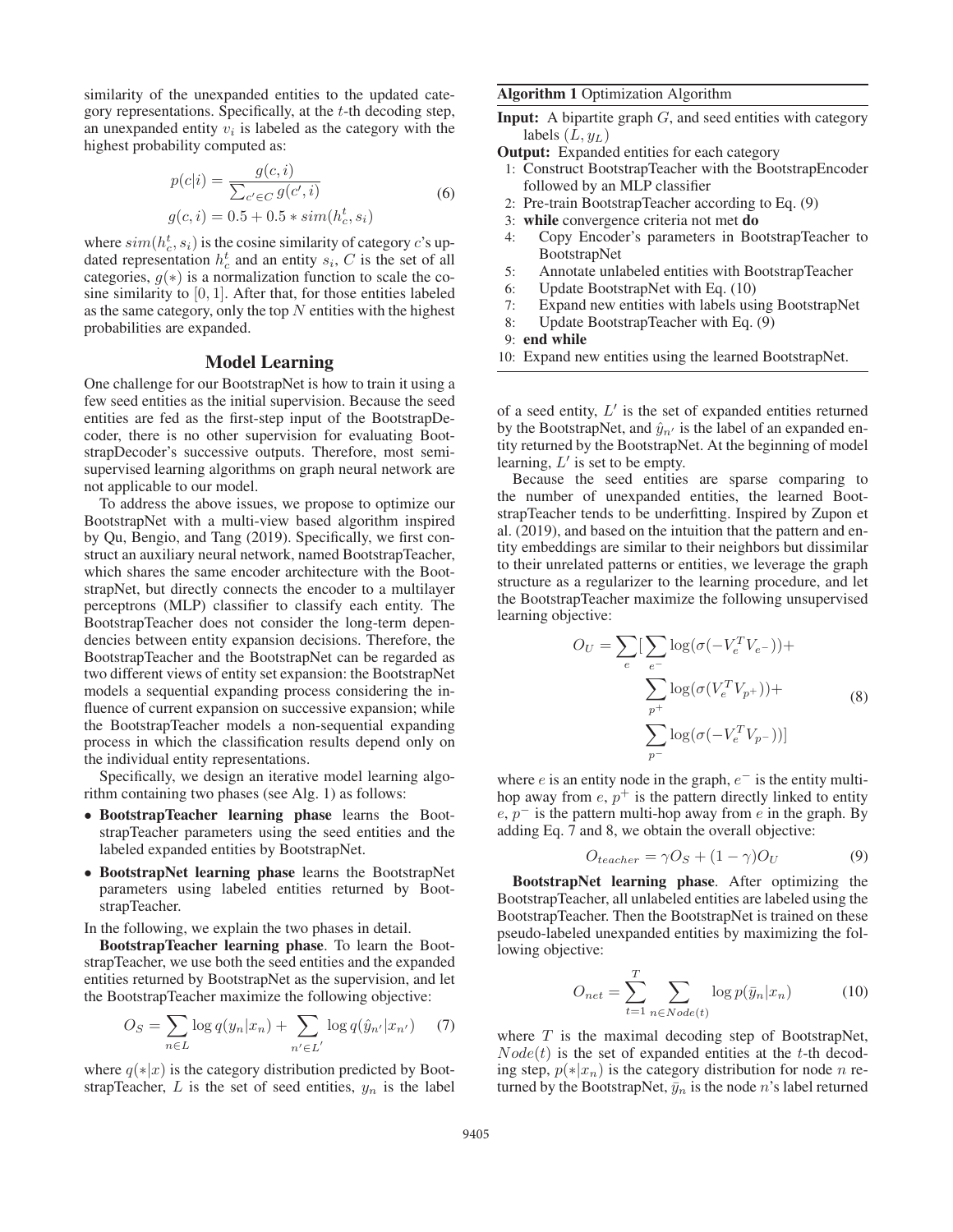

Figure 3: Overall results on CoNLL and OntoNotes.

by BootstrapTeacher. To accelerate the optimization process, the encoder of BootstrapNet will share the same parameters with that of BootstrapTeacher after the BootstrapTeacher learning phase, and it will not be tuned during the Bootstrap-Net learning phase.

After the BootstrapNet learning phase, BootstrapNet expands a set of entities with their categories as labels, which are used in the subsequent BootstrapTeacher learning phase.

## **Experiments**

## Experimental Setup

Datasets: We use two datasets, CoNLL and OntoNotes, constructed by Zupon et al. (2019). CoNLL is constructed from the CoNLL 2003 shared task dataset (Tjong Kim Sang and De Meulder 2003), which contains 4 entity types. OntoNotes is constructed from the OntoNotes datasets (Pradhan et al. 2013) without numerical categories, which finally contains 11 entity types. Zupon et al. (2019) use the *n*-grams of the size up to 4 tokens on either side of an entity as the patterns and filter out some patterns. Table 1 demonstrates the basic statistics of these two datasets<sup>2</sup>.

| Dataset   | # Categories | # Entities | # Patterns | $#$ Links |
|-----------|--------------|------------|------------|-----------|
| CoNLL     | 4            | 5.522      | 8.477      | 13.916    |
| OntoNotes | 11           | 19.984     | 33,985     | 67.229    |

Baselines. In this paper, we use the following methods as our baselines:

• LP: this is the label propagation method which uses the seed entities as labeled ones and co-occurrence counts of the entities and patterns as the entity features, and expands top entities with the lowest entropy at each iteration<sup>3</sup>.

- Gupta (Gupta and Manning 2014): this method is a classical bootstrapping system that iteratively evaluates and selects patterns, and scores new entities by a learned entity classifier<sup>4</sup>.
- Emboot (Zupon et al. 2019): this method follows Gupta and Manning (2014), but learns custom embeddings for entities and patterns at each iteration, which are used to guide the entity classifier.
- LTB (Yan et al. 2019): this method uses the MCTS algorithm to perform lookahead search for estimating delayed feedback and jointly learns an entity similarity function.

Settings. To evaluate these methods, we report the cumulative precision and throughput of expanded entities (The seed entities are treated as the initial throughput). For all baselines and our model, we manually select 10 seeds per category with the highest frequency in the datasets and run them for 20 bootstrapping iterations. At each bootstrapping iteration, we add 10 entities and 10 patterns to each category. The number of layers in BootstrapEncoder is set to 3.

To learn our model, we randomly select other 30 entities per category with their labels from each dataset as the development set, and leave the remaining entities as the test set. Source code is available online<sup>5</sup>.

## Overall Results

Figure 3 shows the overall results on CoNLL and OntoNotes. From this figure, we can see that:

• BootstrapNet significantly outperforms baselines on two datasets. On both CoNLL and OntoNotes, our pro-

<sup>&</sup>lt;sup>2</sup>There are other larger datasets available. Due to the limited scalability of implementing graph neural networks on large scale graphs, we leave the experimentation on these datasets for our future work.

<sup>&</sup>lt;sup>3</sup>LP is implemented using the scikit-learn package (https:// scikit-learn.org/stable/modules/label propagation.html).

<sup>&</sup>lt;sup>4</sup>Due to the fact that the labels of its builtin Named Entity classifier do not match the labels in the OntoNotes, we do not run this method on the OntoNotes.

<sup>5</sup> https://github.com/lingyongyan/bootstrapnet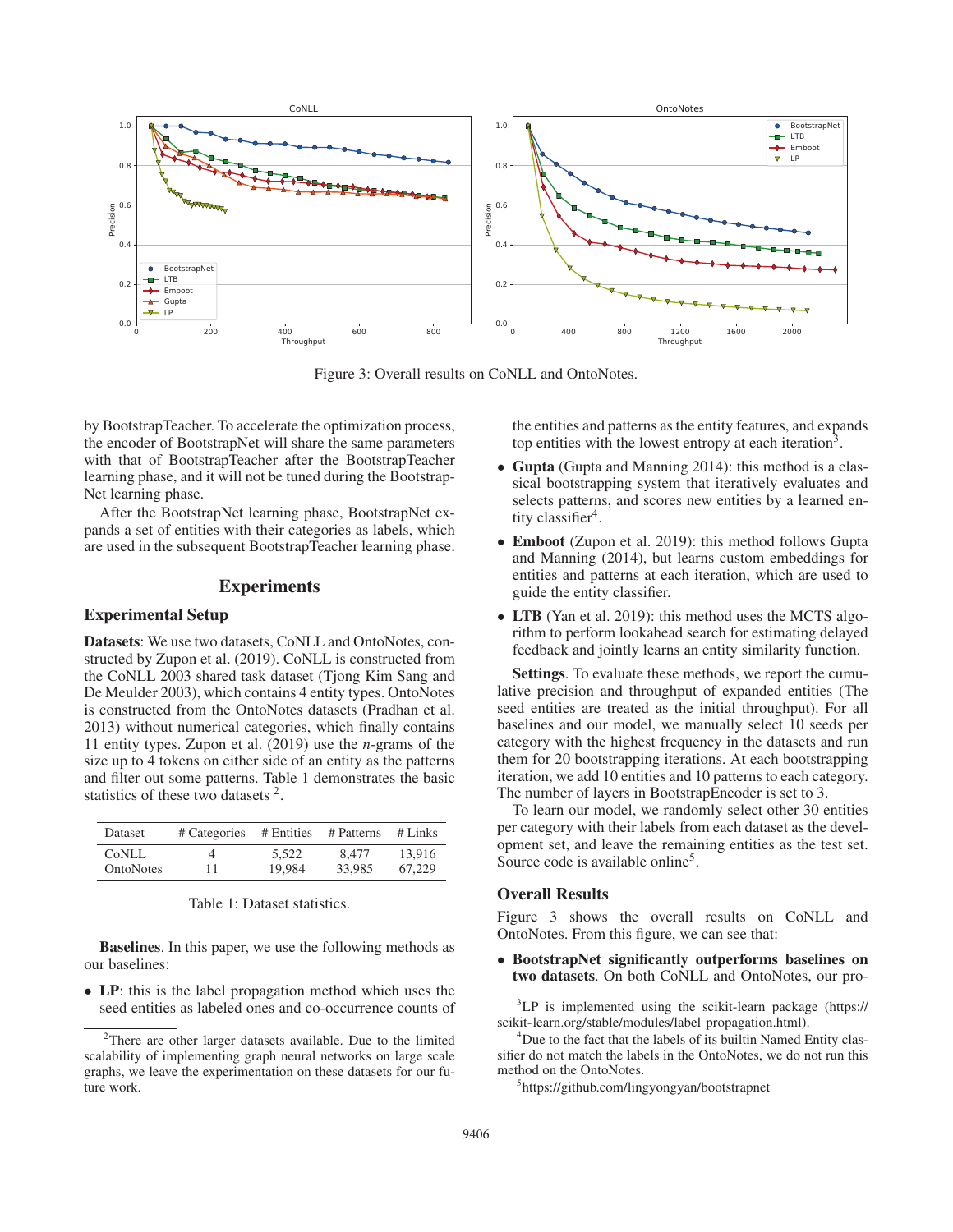

Figure 4: An ablation study of the BootstrapNet.

posed BootstrapNet can expand entities with higher precision comparing to the baselines. Specifically, on CoNLL, the BootstrapNet expands 800 new entities with the precision higher than 80% after 20 iterations, while the precision of all baselines is less than 70%; on OntoNotes, the BootstrapNet expands around 2,000 new entities with the precision higher than 45% after 20 iterations, while the precision of all baselines is less than 40%.

• BootstrapNet can significantly reduce the semantic drift problem in the bootstrapping technique. Comparing to the baselines, the precision curve of the BootstrapNet decreases more smoothly with the increases of the throughput on both CoNLL and OntoNotes; while the baselines usually decrease drastically at the very beginning stages, especially on the OntoNotes dataset. The different decreasing curve slopes indicate that our model can introduce less noisy entities when performing more bootstrapping iterations and consequently reduce the semantic drift problem.

#### Detail Analysis

Ablation study of BootstrapNet. To further analyze the contribution of the encoder and the decoder to the final performance, we conduct ablation study on the two datasets (see Figure 4), where "-Encoder" denotes directly using initial node representations (i.e., GloVe) as the final node representations, "-Decoder" denotes iteratively selecting top entities that are most similar to seed entities' representation



Figure 5: The performance of BootstrapNet with different numbers of layers in the BootstrapEncoder.

| Method          | CoML                 |                      | <b>OntoNotes</b>      |                        |
|-----------------|----------------------|----------------------|-----------------------|------------------------|
|                 | 10 Iters             | 20 Iters             | 10 Iters              | 20 Iters               |
| GloVe<br>Random | .882/400<br>.405/400 | -808/800<br>.385/800 | .521/1007<br>.226/897 | .431/2007<br>.206/1579 |

Table 2: Expansion quality comparison for two node initialization methods. "GloVe": initializing using GloVe vectors. "Random": randomly initializing. We report the precision (before the slash) and numbers of expanded entities (after the slash) at expansion iteration 10 and 20 (We only report the precision of expanded entities excluding the seeds).

without RNN; "-Encoder&Decoder" means disabling both components. From Figure 4, we can find that the both components have considerable contributions to the final performance. Specifically, the precision of BootstrapNet decreases without the BootstrapEncoder or the BootstrapDecoder; and the performance of BootstrapNet further degrades if both components are dropped. The results indicate that the BootstrapEncoder for capturing the first- and the high-order relations and the BootstrapDecoder for modeling a sequential expansion process are both effective and beneficial to the final performance of our BootstrapNet.

Comparison of different layers of BootstrapEncoder. We further study the influence of layer numbers on our model's performance (see Figure 5)( "0 layers" indicates directly using initial node representation as final node repre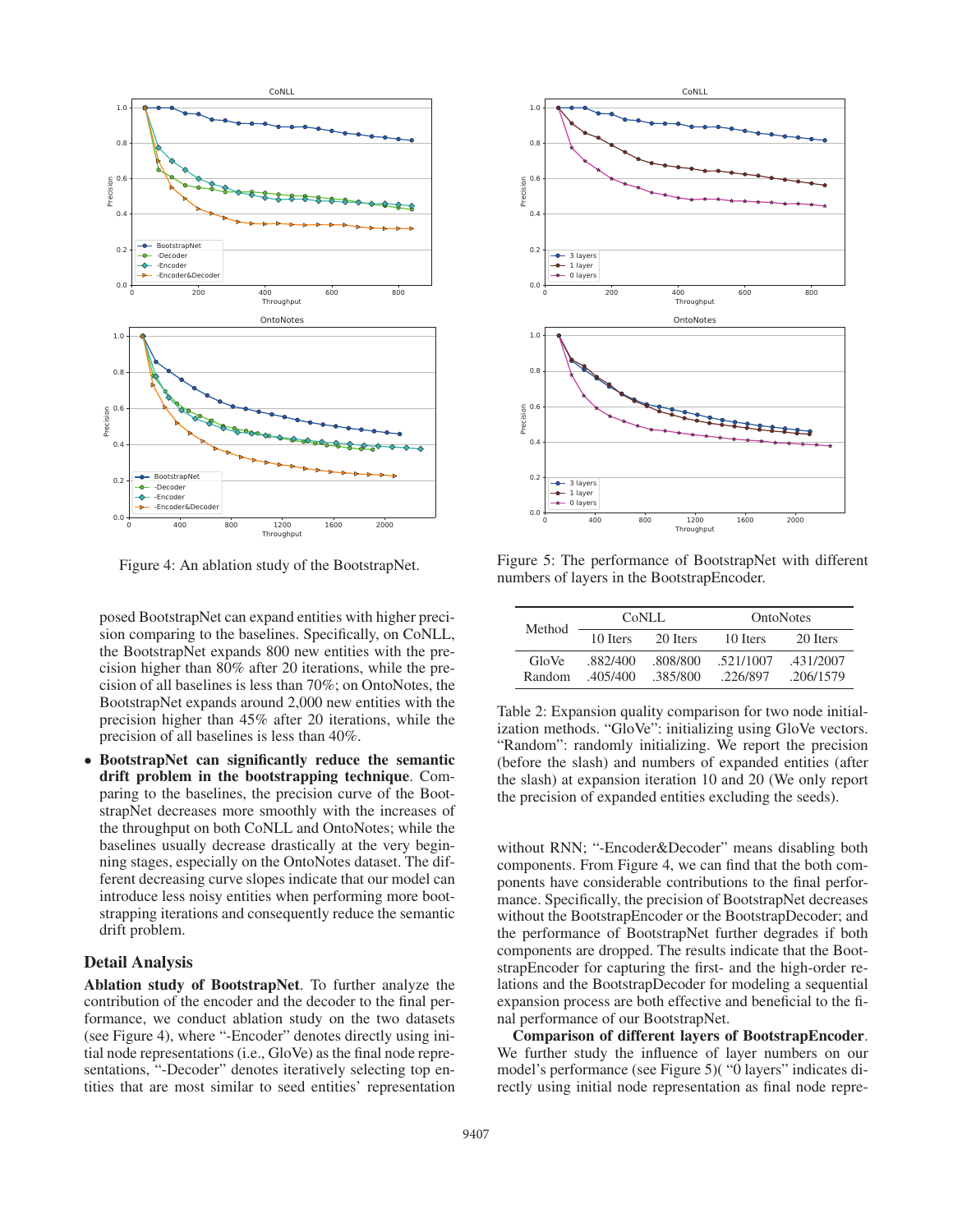sentations, which is the same as the "-Encoder"). Among these methods, "0 layers" captures no relations between entities and patterns; "1 layer" captures the first-order relations between entities and patterns; "3 layers" captures both the first- and the high-order relations. From Figure 5, we can see that the performance of the BootstrapNet increases with more layers. Besides, we can also see that "3 layers" outperforms "1 layer" on the CoNLL, which indicates that capturing more high-order relations between entities and patterns can significantly improve the performance comparing to only using the first-order relations. On OntoNotes, "3 layers" slightly outperforms "1 layer", which may be mainly due to the unbalanced category distribution in OntoNotes makes the learning a bit underfitting <sup>6</sup>.

Comparison of different node representation initialization methods. To study the importance of pre-trained embeddings to the BootstrapNet's final performance, we conduct another experiment with randomly initialized embeddings. The randomly initialized embeddings are only learned during the pre-training stage in alg. 1 and fixed during the following learning phases; to fully learn the randomly initialized embeddings, we double the pre-training epochs while keeping all other settings unchanged. The final results are shown in Table 2. We can see that the initialization methods influence the overall performance a lot on both CoNLL and OntoNotes. Specifically, the precision of randomly initialized embeddings drops to the half of GloVe initialization on both datasets; on OntoNotes, the expansion numbers also decrease when using the randomly initialized embeddings. Because there is only sparse supervision provided, the pre-trained GloVe vectors can provide some extra information for better model learning. The lack of extra supervision is likely to lead to aggregation of noisy information, which may cause the entities belonging to similar but different categories to have similar representations. As a result, some categories containing fewer entities are more likely to drift to other categories, which decreases the expansion throughput and precision.

## Related Work

Bootstrapping is the algorithm that starts from a small set of seed instances and expands to more instances. Due to its minimal requirement for supervision signals, it has been widely applied in information extraction (Riloff and Shepherd 1997; Qadir et al. 2015; Gupta, Roth, and Schütze 2018), as well as word disambiguation (Yoshida et al. 2010), entity translation (Lee and Hwang 2013), model learning (Whitney and Sarkar 2012), etc.

Early bootstrapping methods (Riloff and Shepherd 1997; Collins and Singer 1999) on information extraction evaluate and select patterns and new instances mainly based on instance-pattern first-order relations (i.e., instance-pattern matching statistics) without consider the entire bootstrapping process, which can easily lead to semantic drifting problem (Curran, Murphy, and Scholz 2007). To reduce the semantic drifts, most previous studies focus on adding

extra constraints or features, e.g., mutual exclusive bootstrapping (Curran, Murphy, and Scholz 2007; McIntosh and Curran 2008; Gupta, Roth, and Schütze 2018), negative seeds (Yangarber, Lin, and Grishman 2002; Shi et al. 2014), coupling constraints (Carlson et al. 2010), lexical and statistical features (Gupta and Manning 2014), cosine similarity over one-hot vectors (Liao and Grishman 2010), word embeddings (Batista, Martins, and Silva 2015; Gupta and Manning 2015), etc. Some other studies focus on detecting drift points (i.e., patterns and instances) and stopping expanding detected drift points (Li et al. 2014; 2018). Besides, similar to our method, some studies using the bipartite graph and reduce the semantic drift using graph-based methods (Komachi et al. 2008; Tao et al. 2015). However, these methods still lack the high-order information or require extra manual participants. Recently, (Berger et al. 2018) try to address the sparse supervision problem using active learning strategy to acquire supervision signals from human; (Zupon et al. 2019) leverage entity-pattern cooccurrence information to learn the custom embedding beyond sparse supervision; Yan et al. (2019) estimate delayed feedback (which is the high-order relation) for bootstrapping using the Monte Carlo Tree Search algorithm. However, all these methods model the bootstrapping process in a pipelined and separate paradigm.

Graph Neural Network (Gori, Monfardini, and Scarselli 2005) is another related work that can aggregate high-order information on the graph structure. The graph neural network in our model is closely related to graph convolutional networks(GCN) (Kipf and Welling 2017) and its variant graph attention network(GAT) (Veličković et al. 2018). In NLP, Marcheggiani and Titov (2017) and Bastings et al. (2017) use the GCN to encode dependency parsing tree as syntax information for semantic role labeling and machine translation respectively; Beck, Haffari, and Cohn (2018) introduce the gate mechanism to GCN for learning a graph-tosequence model; recently, Guo, Zhang, and Lu (2019) leverage the GAT to capture syntax information for the relation extraction.

#### Conclusions

In this paper, we propose BootstrapNet, an end-to-end neural network which can model the bootstrapping process in an encoder-decoder architecture. Specifically, we use a graph attention network as the encoder to capture both the firstand the high-order relations between entities and patterns, and a recurrent neural network-based decoder is used to sequentially expand new entities and update category representations. A multi-view learning algorithm is further proposed to effectively learn our BootstrapNet using sparse supervision signals. Experiments show that our BootstrapNet outperforms state-of-the-art methods.

For future work, since the input of our model is a constructed bipartite graph, our method can be easily adapted to other information extraction tasks. For example, if we use the <*head entity, tail entity*> pair as the instance and the context around it as the pattern, we can construct an instance-pattern bipartite graph and extract new relations using our BootstrapNet.

<sup>&</sup>lt;sup>6</sup>There are two categories of entities (i.e., "LAW" and "LAN-GUAGE") whose numbers are less than 200.